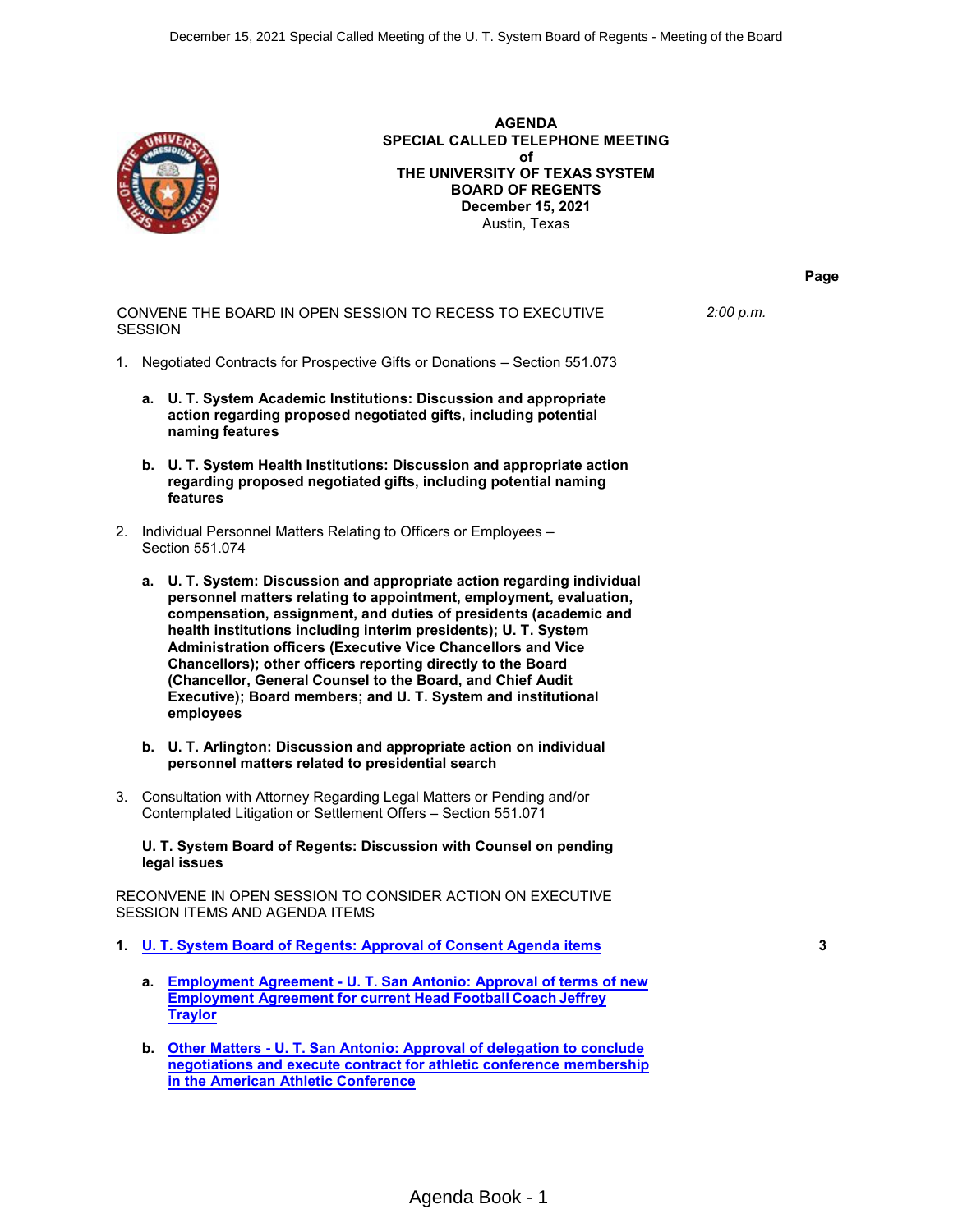#### **Page**

#### **2. [U. T. Medical Branch - Galveston: Request to approve the naming of the](#page-3-0) [medical school](#page-3-0)**

**4**

ADJOURN *2:30 p.m. approximately*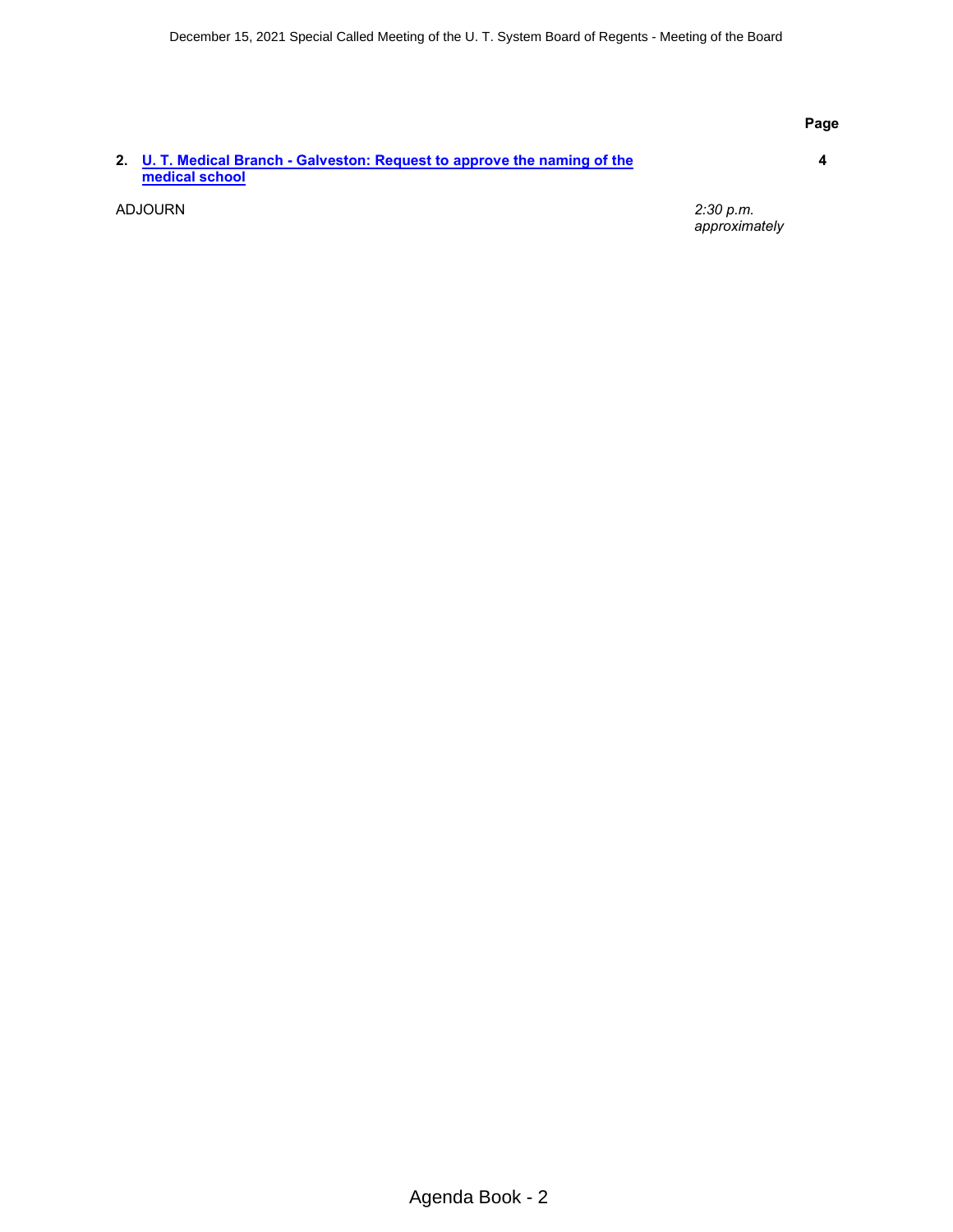# <span id="page-2-0"></span>**1. U. T. System Board of Regents: Approval of Consent Agenda Items**

# **RECOMMENDATION**

The Board will be asked to approve the Consent Agenda beginning on [Page](#page-4-0) 5.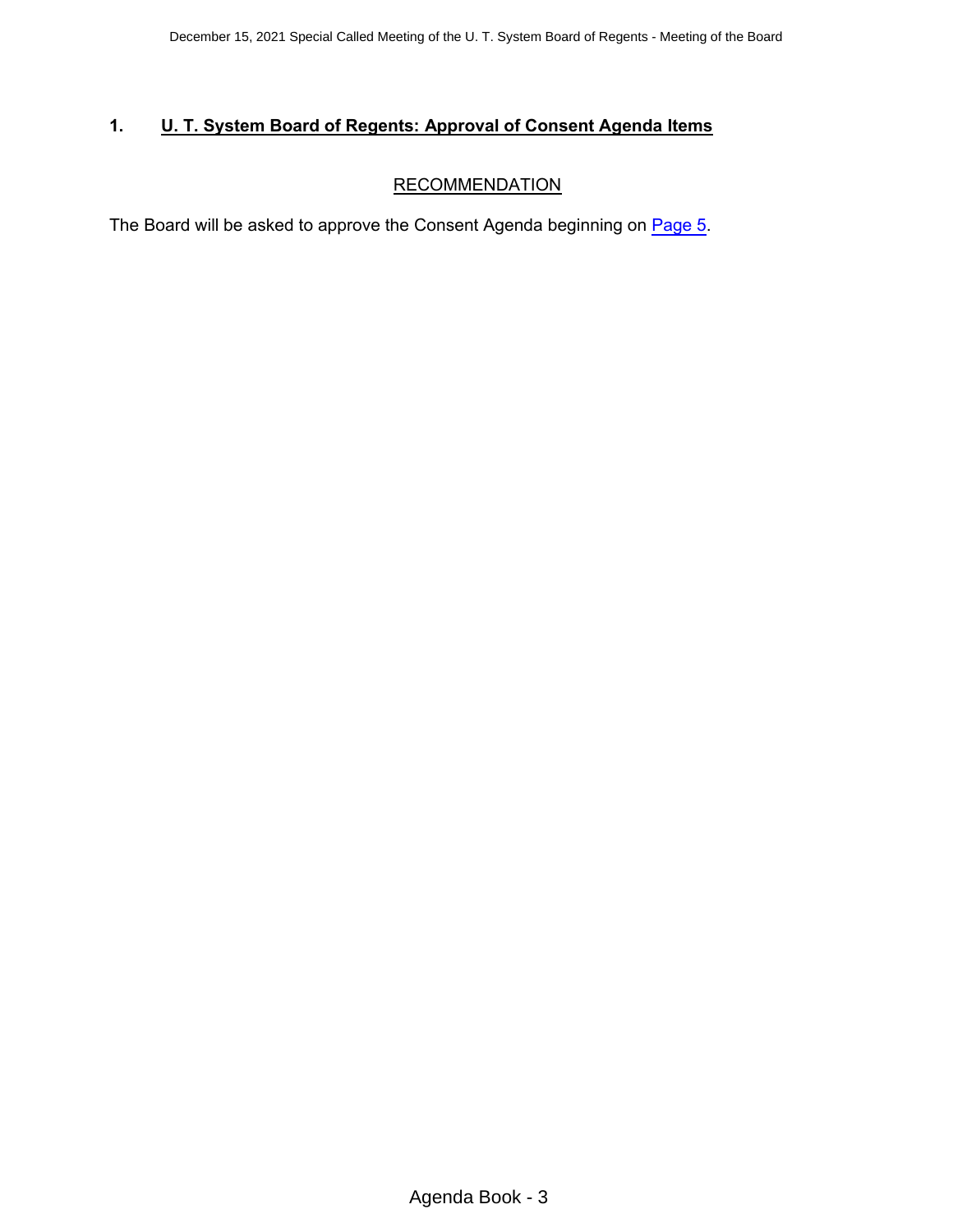# <span id="page-3-0"></span>**2. U. T. Medical Branch - Galveston: Request to approve the naming of the medical school**

# RECOMMENDATION

President Raimer will make a recommendation with the support of the Chancellor, the Executive Vice Chancellor for Health Affairs, and the Vice Chancellor for External Relations, Communications, and Advancement Services concerning the naming of the medical school.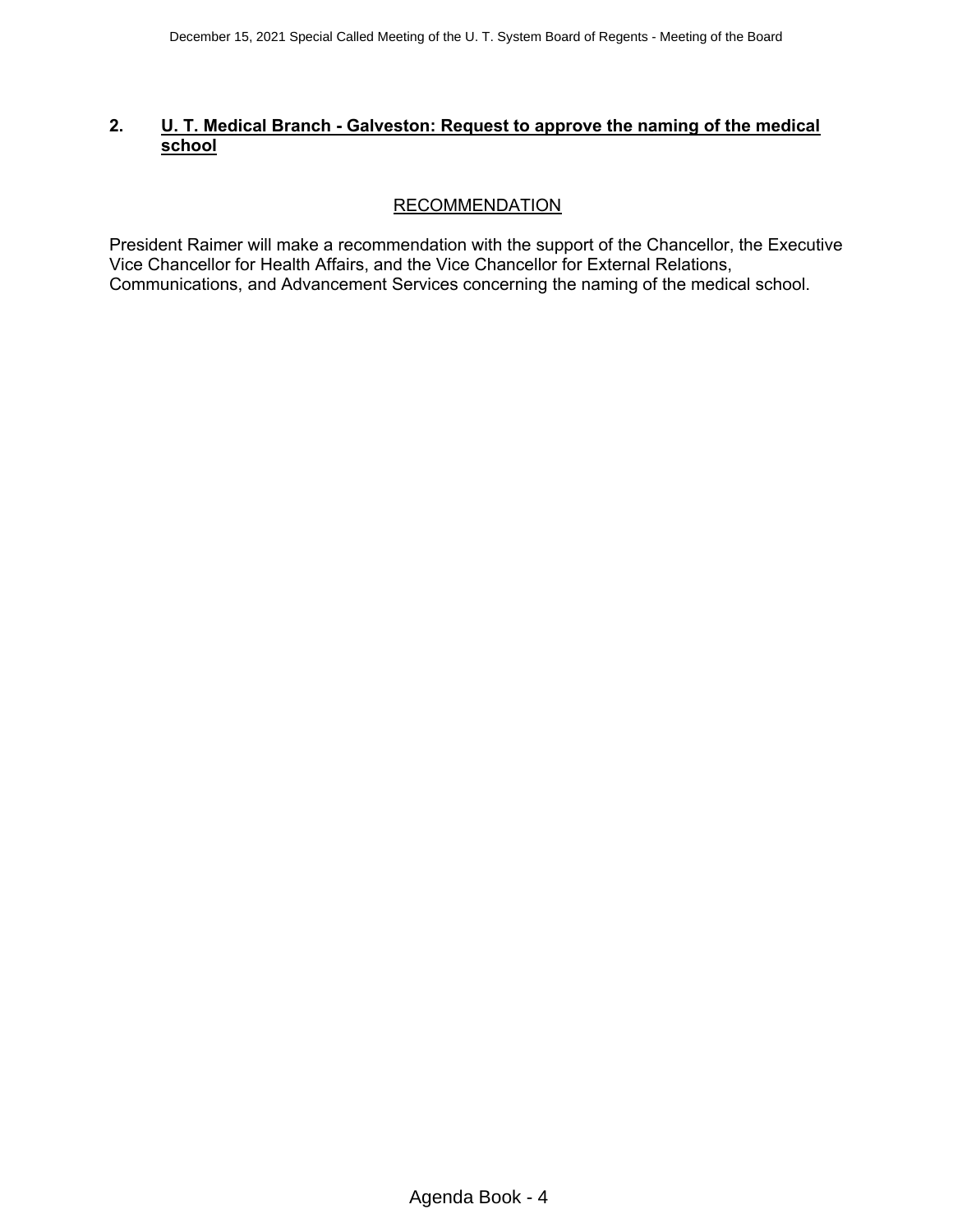<span id="page-4-0"></span>

#### **THE UNIVERSITY OF TEXAS SYSTEM BOARD OF REGENTS CONSENT AGENDA**

**Special Called Board Meeting:**  December 15, 2021 Austin, Texas

### a. Employment Agreement - **U. T. San Antonio**: Approval of terms of new Employment Agreement for current Head Football Coach Jeffrey Traylor

The following terms of a new Employment Agreement for Head Football Coach Jeffrey Traylor have been approved by the Chancellor, the Executive Vice Chancellor for Academic Affairs, and the Vice Chancellor and General Counsel and are recommended for approval by the U. T. System Board of Regents. The terms of the new Agreement were previously reviewed pursuant to Regents' *Rules and Regulations*, Rule 10501, Section 2.2.12(a). If the terms are approved, total compensation will exceed \$1 million. The new Agreement references the Constitution and Bylaws of the National Collegiate Athletic Association, any intercollegiate athletic conference of which The University of Texas at San Antonio is a member, the Regents' *Rules and Regulations*, and the policies of The University of Texas at San Antonio. A violation of the provisions of such constitution, bylaws, rules, regulations, or policies may be grounds for suspension without pay and/or dismissal.

#### **Guaranteed compensation**

### **From:**

| (Decrease of                                          | <b>Annual Salary:</b>                                                                                                                                                                                 |
|-------------------------------------------------------|-------------------------------------------------------------------------------------------------------------------------------------------------------------------------------------------------------|
| 0.08% for annual                                      | January 1, 2021 to December 31, 2021: \$630,000                                                                                                                                                       |
| salary and                                            | January 1, 2022 to December 31, 2022: \$661,500                                                                                                                                                       |
| increase of 819%                                      | January 1, 2023 to December 31, 2023: \$694,575                                                                                                                                                       |
| for product                                           | January 1, 2024 to December 31, 2024: \$729,304                                                                                                                                                       |
| endorsement<br>provision for a                        | January 1, 2025 through December 31, 2025: \$729,304                                                                                                                                                  |
| total increase in<br>guaranteed<br>compensation of    | Automobile: At the Discretion of the VP of Intercollegiate Athletics,<br>Coach may be assigned a dealer car or \$600 monthly allowance                                                                |
| 184%, offset by<br>total decrease of<br>nonguaranteed | Social Club Membership: A country club membership at a club to<br>be determined by the University                                                                                                     |
| compensation<br>below of 69%):                        | Product Endorsement/Supplemental Compensation: \$200,000 per<br>contract year for participation in agreed upon television, radio, and<br>other media events promoting the University Football Program |
|                                                       | Tickets:<br>Twelve (12) football season tickets<br>Ten (10) tickets to away games including conference<br>championship and bowl games<br>Moving Expenses: Not to exceed \$30,000                      |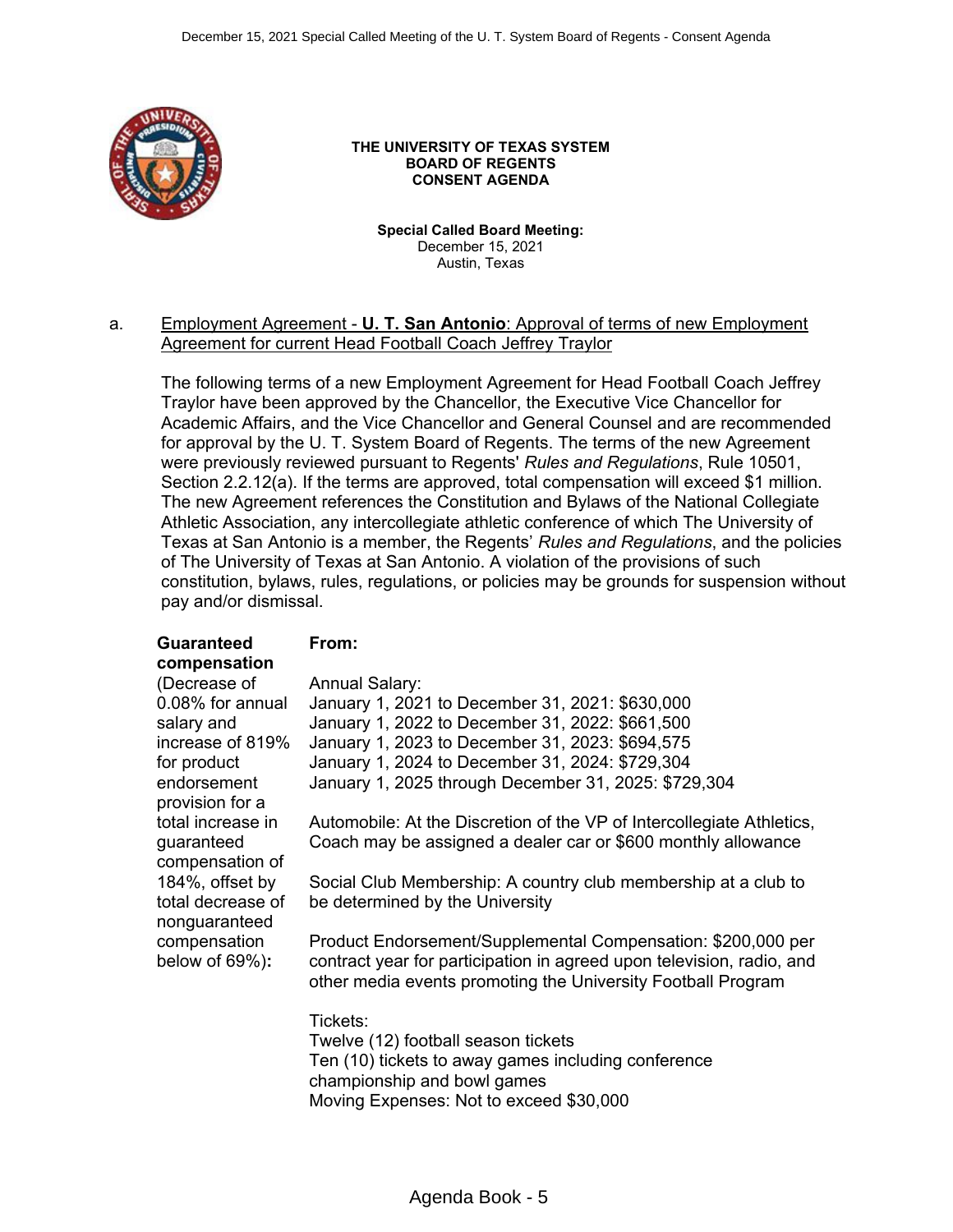Executive Housing: If requested, the University will provide temporary executive housing through February 29,2020, at a rate not to exceed a maximum of \$150 per night without prior written approval.

# **To:**

Annual Salary: January 1, 2022 to December 31, 2022: \$661,000 January 1, 2023 to December 31, 2023: \$700,000 January 1, 2024 to December 31, 2024: \$750,000 January 1, 2025 to December 31, 2025: \$800,000 January 1, 2026 to December 31, 2026: \$900,000 January 1, 2027 to December 31, 2027: \$1,000,000 January 1, 2028 to December 31, 2028: \$1,000,000 January 1, 2029 to December 31, 2029: \$1,000,000 January 1, 2030 to December 31, 2030: \$1,000,000 January 1, 2031 to December 31, 2031: \$1,000,000

Automobile: At the discretion of the University, Coach may be assigned a dealer car or \$600 monthly allowance.

Social Club Membership: Head Coach will receive a country club membership at a club determined by University.

Spousal and Family Travel: Head Coach's spouse will be entitled to reimbursement for travel and other reasonable and necessary expenses incurred while engaging in official University activities, provided that such activities are at the direction of and have prior approval of the University's Athletics Director.

Head Coach will be entitled to direct University payment or reimbursement for his spouse and children's travel and other reasonable and necessary expenses related to travel for post season football games, including conference championships and bowl games the University is participating in.

Tickets and Suite: Head Coach shall receive twelve (12) season tickets to University home games for all sports, and a suite, including reasonable food and beverage, at the Alamodome for University home football games.

Head Coach shall also receive ten (10) tickets to all away football games, as well as to conference championship and bowl games University participates in.

Product Endorsement: Head Coach shall receive the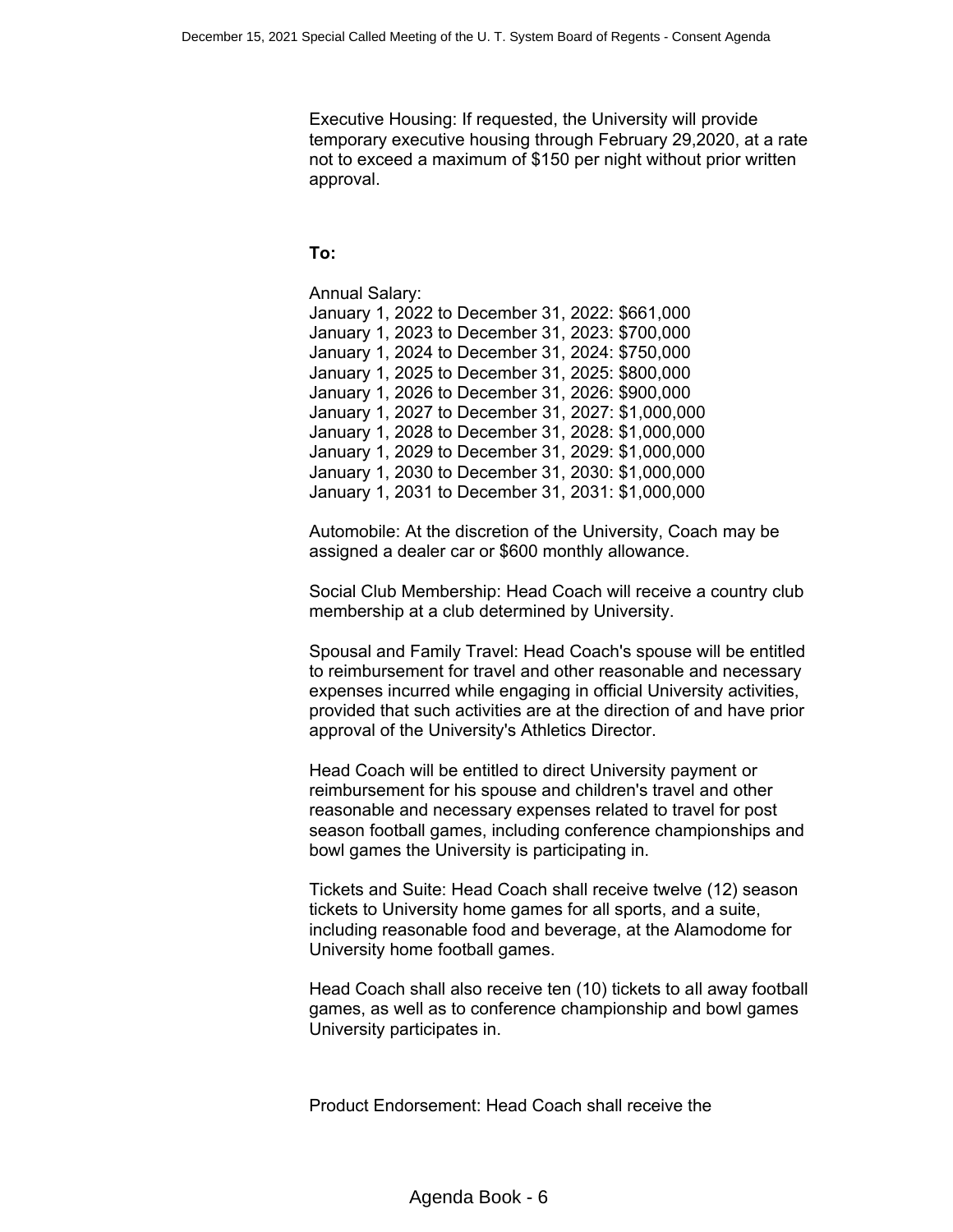|                                                        | compensation outlined below for participation in agreed upon<br>television, radio, and other media events promoting the University<br>Football Program to be agreed upon at the start of each season.<br>January 1, 2022 to December 31, 2022: \$1,839,000<br>January 1, 2023 to December 31, 2023: \$1,800,000<br>January 1, 2024 to December 31, 2024: \$1,750,000<br>January 1, 2025 to December 31, 2025: \$1,700,000<br>January 1, 2026 to December 31, 2026: \$1,800,000<br>January 1, 2027 to December 31, 2027: \$1,900,000<br>January 1, 2028 to December 31, 2028: \$2,000,000<br>January 1, 2029 to December 31, 2029: \$2,100,000<br>January 1, 2030 to December 31, 2030: \$2,200,000<br>January 1, 2031 to December 31, 2031: \$2,500,000<br>Retention Bonus: Head Coach will receive a \$200,000 retention<br>bonus, provided he is still the Head Football Coach on<br>January 1, 2027.<br>Head Coach will receive a \$250,000 retention bonus, provided he<br>is still the Head Football Coach on January 1, 2030. |
|--------------------------------------------------------|-------------------------------------------------------------------------------------------------------------------------------------------------------------------------------------------------------------------------------------------------------------------------------------------------------------------------------------------------------------------------------------------------------------------------------------------------------------------------------------------------------------------------------------------------------------------------------------------------------------------------------------------------------------------------------------------------------------------------------------------------------------------------------------------------------------------------------------------------------------------------------------------------------------------------------------------------------------------------------------------------------------------------------------|
| Nonguaranteed<br>compensation<br>(Decrease of<br>69%): | From:<br>Sports Camps: A portion of the net proceeds as approved by the<br>VP for Intercollegiate Athletics                                                                                                                                                                                                                                                                                                                                                                                                                                                                                                                                                                                                                                                                                                                                                                                                                                                                                                                         |
|                                                        | Team Performance Incentives: Maximum of \$1,625,000 annually<br>(a) Team achieves six (6) regular season wins in a season:<br>\$50,000*<br>(b) Team achieves seven (7) regular season wins in a season:<br>\$100,000*<br>(c) Team achieves eight (8) regular season wins in a season:<br>\$150,000*<br>(d) Team achieves nine (9) regular season wins in a season:<br>\$250,000*<br>(e) Team participates in the C-USA Championship Game:<br>\$100,000<br>(f) Team wins the C-USA Championship Game: \$25,000<br>(g) Team participates in a Non-New Year's 6 Bowl Game:<br>\$100,000<br>(h) Team participates in a New Year's 6 Bowl Game: \$200,000<br>(i) Team wins any bowl game: \$25,000<br>(i) Team defeats a Power 5 program in the regular season:<br>\$25,000<br>(k) Team wins the College Football Playoff National<br>Championship: \$500,000<br>(I) C-USA Coach of the Year: \$25,000<br>(m) National Coach of the Year: \$100,000<br>(n) Football Ticket Sales (as calculated by University) exceed \$2                |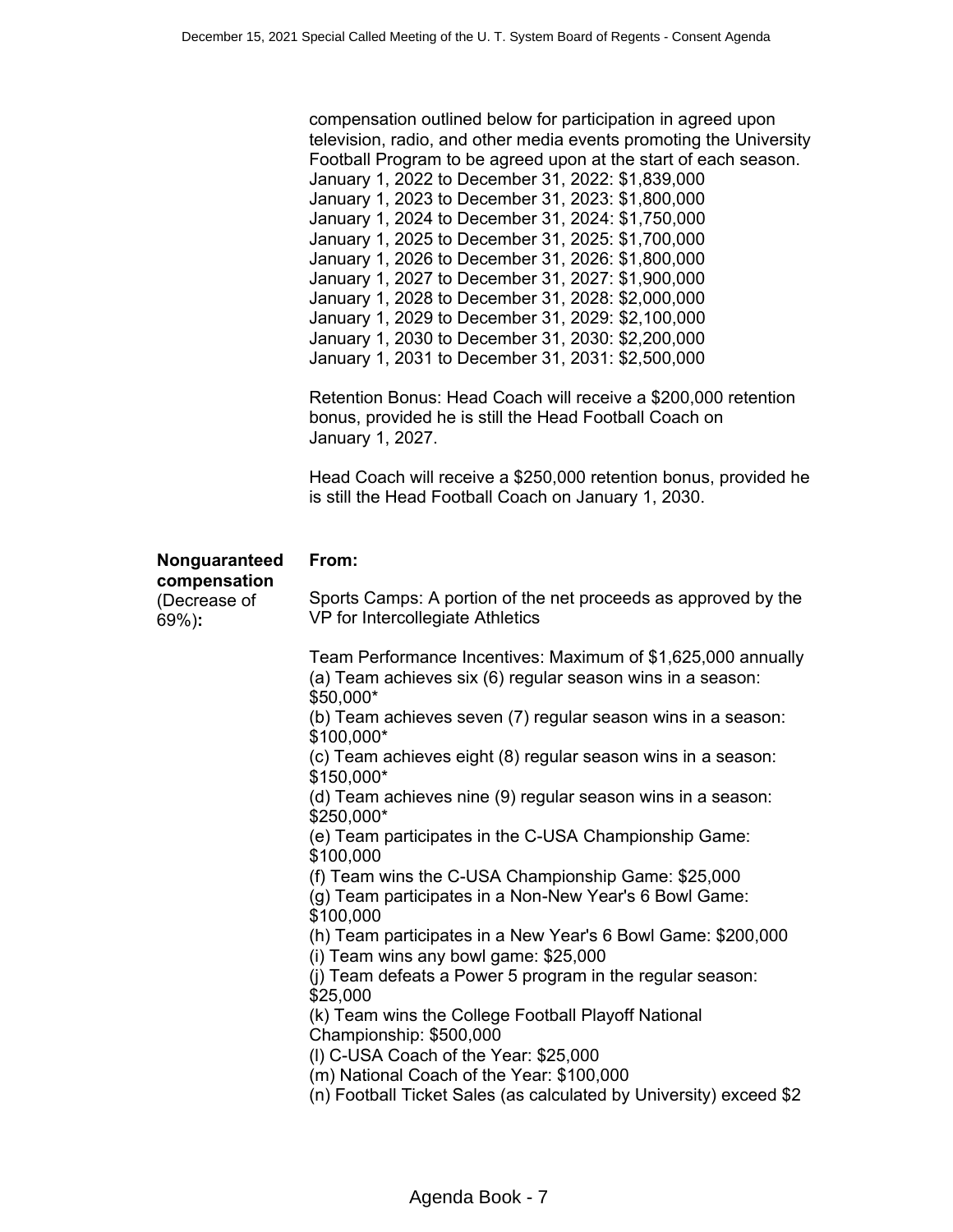million in a season: \$150,000\*\*

(o) Football Ticket Sales (as calculated by University) exceed \$2.5 million in a season: \$250,000\*\*

(p) Football Ticket Sales (as calculated by University) exceed \$3 million in a season: \$350,000\*\*

Those with \* and \*\* are non-cumulative. In other words, for any particular season, Head Coach may be eligible, at most, for one of  $(a)-(d)$  and one of  $(n)-(p)$ .

### **To:**

Sports Camps: Head Coach will be permitted to distribute 100% of the net proceeds for each University-approved football camp to himself and the staff employed by or for the particular camp.

Team Performance Incentives: Maximum of \$500,000 annually. (a) Team achieves eight (8) regular season wins in a season: \$25,000\*

(b) Team achieves nine (9) regular season wins in a season: \$50,000\*

(c) Team achieves ten (10) regular season wins in a season: \$75,000\*

(d) Team achieves eleven (11) regular season wins in a season: \$100,000\*

(e) Team participates in the Conference Championship Game: \$25,000

(f) Team wins the Conference Championship Game: \$50,000

(g) Team participates in a Non-New Year's 6 Bowl Game: \$25,000

(h) Team participates in a New Year's 6 Bowl Game: \$175,000

(i) Team wins any Bowl Game: \$25,000

(j) Team wins the College Football Playoff National Championship: \$500,000

(k) Conference Coach of the Year: \$25,000

(l) National Coach of the Year: \$100,000

(m) CFP Top 25 Rank Finish: \$20,000\*\*

(n) CFP Top 10 Rank Finish: \$40,000\*\*

Those with \* and \*\* are non-cumulative. In other words, for any particular season, Head Coach may be eligible, at most, for one of  $(a)-(d)$  and one of  $(m)-(n)$ .

Source of Funds: Intercollegiate Athletics

Period: January 1, 2022 through December 31, 2031